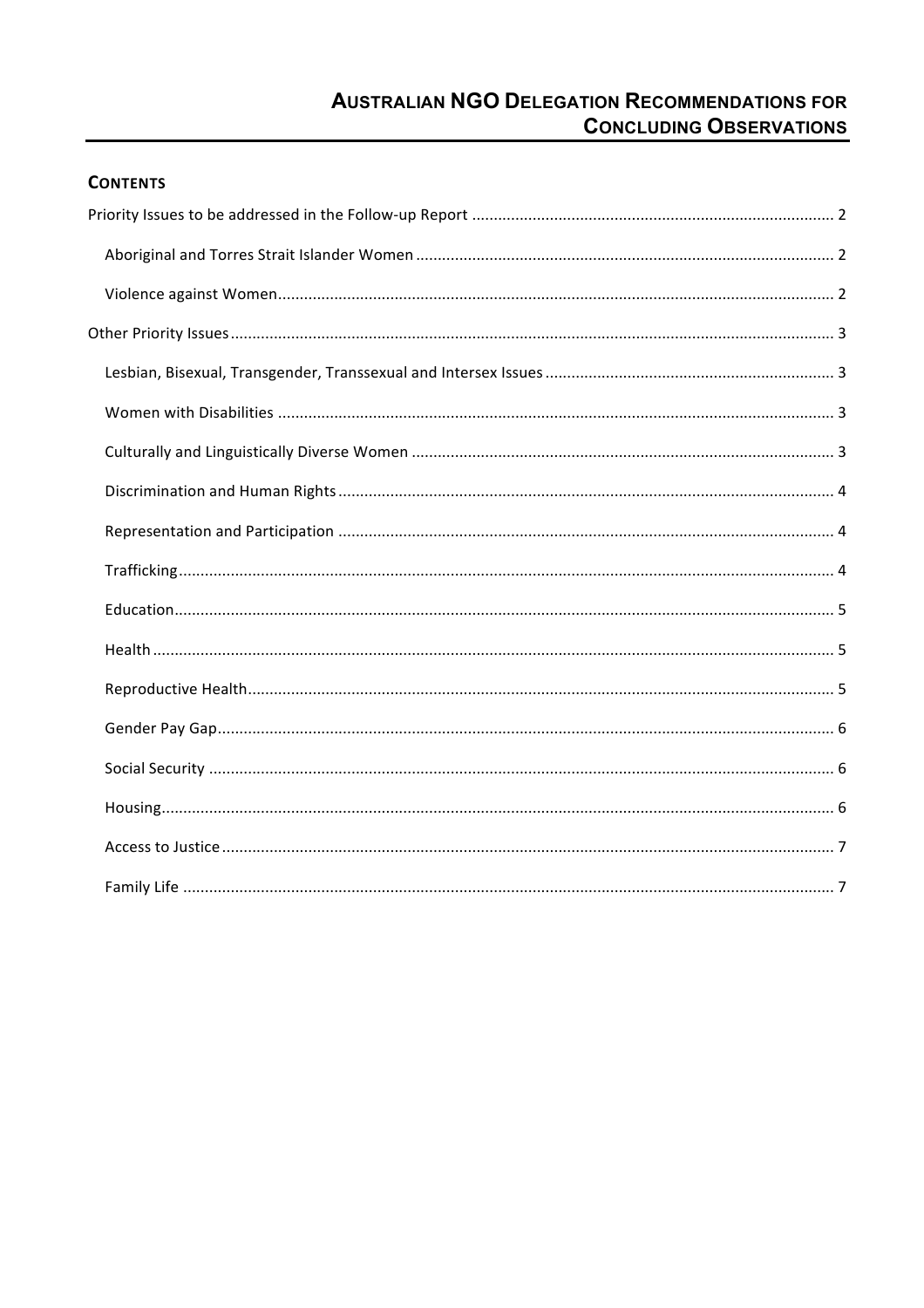# **PRIORITY ISSUES TO BE ADDRESSED IN THE FOLLOW-UP REPORT**

# Aboriginal and Torres Strait Islander Women

The Committee recognises that Aboriginal and Torres Strait Islander women continue to experience discrimination and disadvantage in most facets of their lives, including in the disparity of life expectancy, issues associated with representation, health, law and justice, education and employment outcomes. To address these issues, the Committee urges the State party to engage actively in negotiations and partnerships with Aboriginal and Torres Strait Islander women based on genuine respect for cultural identity and self determination, including through the National Congress of Australia's First Peoples and National Aboriginal and Torres Strait Islander Women's Alliance. The Committee urges the State party to use the benchmarks established in the Declaration on the Rights of Indigenous Peoples to create accountability mechanisms for the conduct of these relationships and the outcomes generated by them and to provide ongoing and resourced mechanisms.

#### **Violence'against'Women**

The Committee urges the State party to implement and fund adequately a comprehensive National Plan to Reduce Violence against Women and Children, including a mechanism for independent monitoring. In particular, the Committee urges the State party to implement specific strategies within the National Plan to address violence against Aboriginal and Torres Strait Islander women, including funding culturally-appropriate Aboriginal and Torres Strait Islander women's legal services in urban, rural and remote areas of Australia. The Committee further urges the State party to take steps to increase access to family violence and sexual assault services for women in rural and remote areas. Within the National Plan, the Committee urges the State party to address heterosexist violence and intimate partner violence experienced by lesbian, bisexual, transgender or intersex women. The Committee also urges the State party to address violence against women with disabilities living in institutions and supported accommodation and ensure that accessible and appropriate services are available. The Committee further urges the State party to enact national legislation prohibiting, unless there is a serious threat to life or health, the use of non-therapeutic sterilisation of children, regardless of whether they have a disability, and of adults with disability in the absence of their fully informed and free consent. Finally, the Committee urges the State party act to ensure better integration across the child protection, family violence and family law jurisdictions.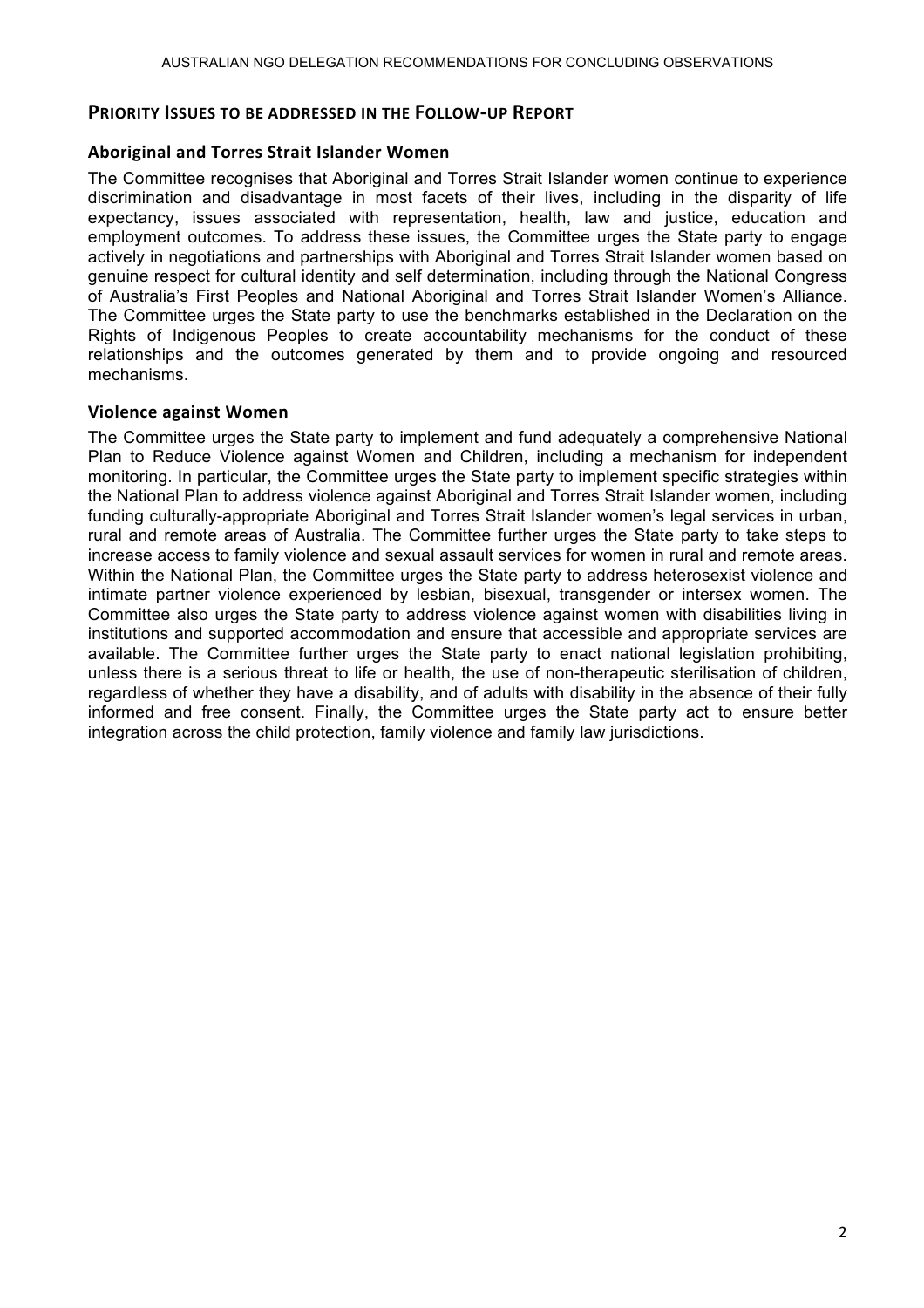# **OTHER PRIORITY ISSUES**

# Lesbian, Bisexual, Transgender, Transsexual and Intersex Issues

The Committee urges the State party to extend marriage to same-sex couples and work with State and Territory governments towards a nationally consistent and non-discriminatory approach to relationship recognition, that includes same-sex and mixed-sex couples equally, and to eliminate discrimination against lesbian couples in relation to adoption. The Committee also urges the State party to enact comprehensive legislation prohibiting discrimination on the basis of sexual orientation or gender identity, and remove discriminatory exemptions in existing anti-discrimination frameworks. The Committee also urges the State party to ensure that the National Women's Health Policy, and its other health programs, policies and research, are sensitive to the particular health needs and risks of lesbians, bisexual, transgender, transsexual and intersex people. The Committee further urges the State party to ensure health services, resources and policies are inclusive and accessible to lesbians, bisexual, transgender, transsexual and intersex people through proper resource allocation. Finally the Committee urges the State party when implementing the National Plan to Reduce Violence Against Women and Children to address heterosexist violence and intimate partner violence experienced by lesbian, bisexual, transgender, transsexual or intersex people.

# **Women with Disabilities**

The Committee recognises the ongoing discrimination and exclusion affecting women with disabilities across numerous policy and service areas. The Committee urges the State party to address continuing stereotypes of women with disabilities as weak and burdens of care, which enable the practice of non-therapeutic sterilization, deny the right to home and family, and increase the likelihood of removal of their children into long term care – all in direct contravention of the Convention on the Rights of Persons with Disabilities. The disparity in support across a range of services between women and men with disabilities indicates a continuing lack of data collection which is disaggregated by gender and disability, and the Committee, in line with its 2006 Concluding Comments, urges the State party to significantly improve data collection across all programs and services to ensure mechanisms to address this are effective. In relation to disability services, the Committee urges the State party to ensure that disability funding frameworks do not result in the allocation of more funding to services that benefit men with disabilities than to services benefiting women with disabilities. The Committee urges the State party to develop mechanisms to improve the participation of women with disabilities in public life, leadership and representative roles to increase their visibility within the community. The Committee urges the State party to build universal access principles into all aspects of election and voting policy and practice, and also urges the State Party to fund leadership, development and mentoring programs specifically for women with disabilities.

# **Culturally'and'Linguistically'Diverse'Women**

The Committee urges the State party to ensure that health services, resources and policies are inclusive and accessible by providing resources to health services to enable them to respond to the needs of women from culturally and linguistically diverse backgrounds. Furthermore the Committee urges the State Party ensure that information materials are in accessible formats and languages, that adequate funding for interpreters is available, and training is provided to service providers to ensure that they are able to respond to the different health needs of different groups of women. The Committee urges the State party to adopt initiatives to address underlying structural barriers to culturally and linguistically diverse women participating in the workforce. The Committee urges the State party abolish the mandatory detention of asylum seekers and to restart processing visa applications from asylum seekers from Afghanistan. The Committee urges the State party to review its policies and procedures regarding asylum seekers to eliminate any race and gender-based discrimination in the visa application process. To strengthen the protections afforded to women, the Committee urges the State party to publish detailed reports on women's refugee claims; to update the Gender Guidelines to ensure they reflect best-practice, including through binding decisionmakers to apply the Guidelines in determination processes; to improve migration law to enable women invoking protection obligations to be considered individually in situations of family violence and in the absence of a personal claim; and to amend migration law to incorporate women's gender based harm into the grounds for protection.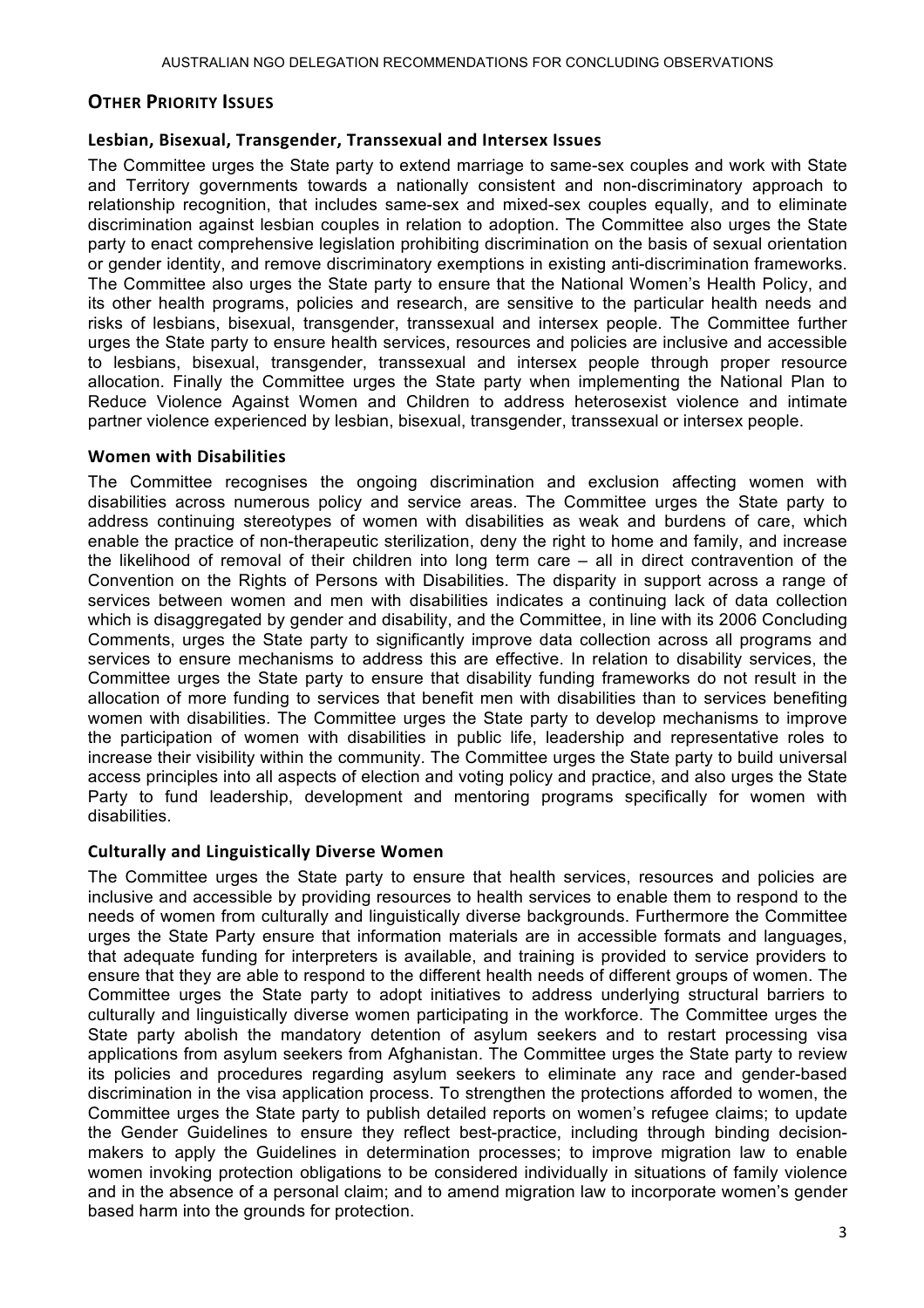#### **Discrimination'and'Human'Rights**

The Committee urges the State party to adopt laws and policies that provide for comprehensive protection, without any permanent exceptions, of the right to equality and non-discrimination and to provide effective remedies against systemic and intersectional discrimination. To support this, the Committee further urges increased funding and functions to the Australian Human Rights Commission to better address systemic discrimination. The Committee further urges the State party to develop and release a draft Human Rights Act that makes explicit reference to the Convention, economic, social and cultural rights and substantive equality for women, before its review of the Human Rights Framework in 2014. The Committee also urges the State party to ensure that, in implementing its project to consolidate and harmonise Australia's anti-discrimination laws, it does this on the basis of broad consultation and in a manner that strengthens anti-discrimination laws. Noting the suspension of the Racial Discrimination Act as part of the Northern Territory Emergency Response Intervention, the Committee also urges the State party to immediately reinstate the Act throughout all of Australia. The Committee also urges the State party to enact comprehensive legislation prohibiting discrimination on the basis of sexual orientation or gender identity, and remove discriminatory exemptions in existing anti-discrimination frameworks.

#### **Representation'and'Participation**

The Committee urges the State party to take measures, with targets and clear timeframes, to increase the number of women in political and public life, at all levels and in all areas, in the light of its general recommendation No. 23 on women in political and public life, particularly focusing on increasing the participation of Aboriginal and Torres Strait Islander women, women with disabilities, women from culturally and linguistically diverse backgrounds and young women. The Committee also urges the State party to introduce temporary special measures, in accordance with article 4, paragraph 1, of the Convention and general recommendation No. 25, to strengthen its efforts to promote women to positions of leadership on public and private sector boards. To this end, the Committee urges the State party to consider setting targets of 40 per cent participation on public and private sector boards within three years and to consider quotas if these targets have not been met; and to increase the availability of training and capacity-building programmes for women wishing to contribute to public and private sector boards and to enhance its awareness-raising campaigns on the importance of women's participation in political and public life.

# **Trafficking**

The Committee urges the State party to use a human rights framework to addressing trafficking to ensure that its approach addresses the protection of victims of trafficking, as well as criminal justice measures and the prosecution of traffickers. The Committee further urges the State party to review its visa regime and support programs to ensure transparency in visa allocation and revocation and the provision of adequate support services to all victims, including those who do not cooperate with the authorities, and urges the State party to grant victims of trafficking indefinite leave to remain. In particular, the Committee calls upon the State party to address shortcomings in the emergency and ongoing accommodation available for victims of trafficking.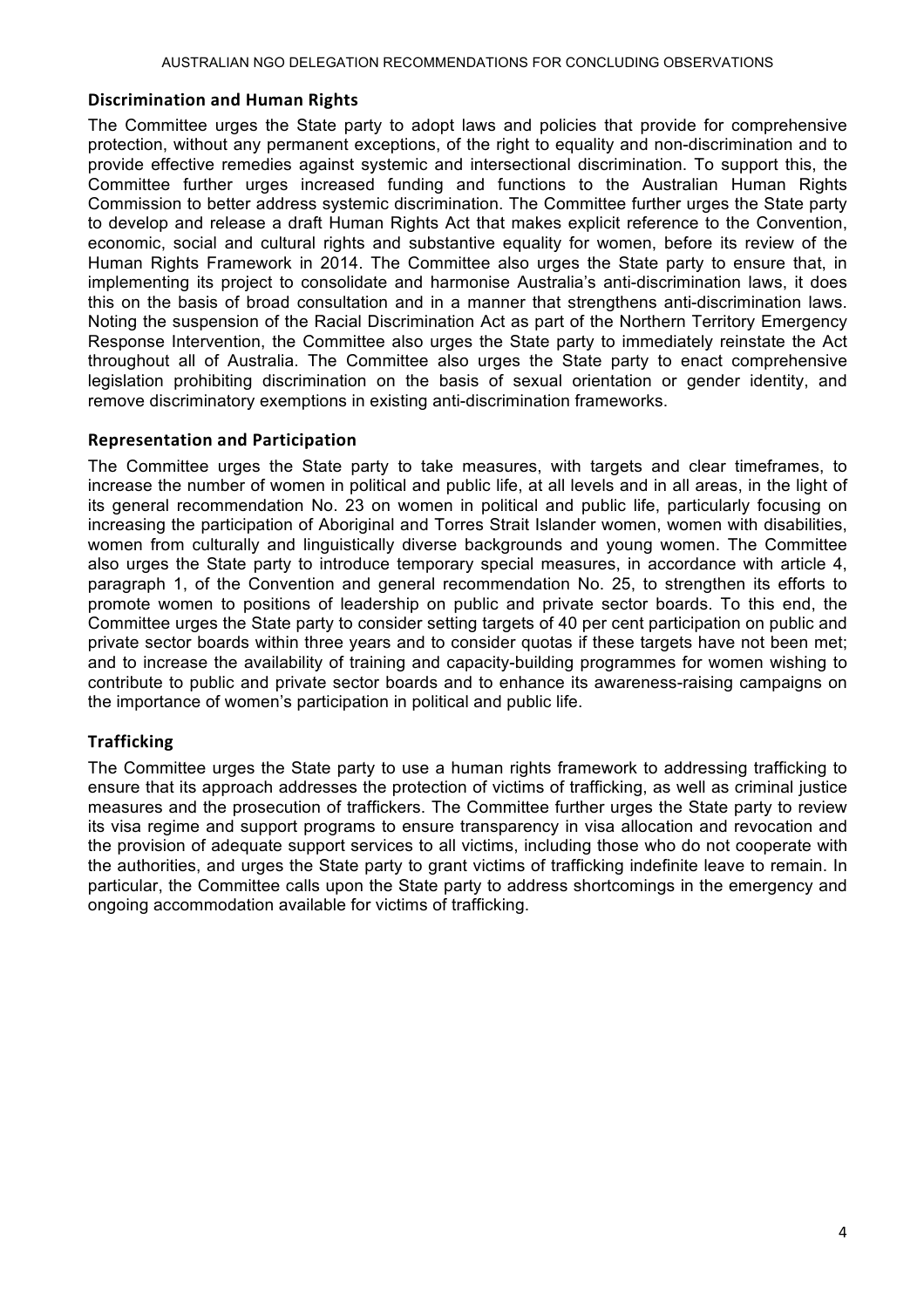#### **Education**

The Committee urges the State party to address the discrimination experienced by Aboriginal and Torres Strait Islander women at all levels of education. In this respect, the Committee urges the State party to develop a national strategy for increasing the numbers of Aboriginal and Torres Strait Islander people employed in the education sector and provide appropriate training and development in a culturally sensitive manner; take positive and necessary measures to ensure that Aboriginal and Torres Strait Islander people enjoy the right to identity and culture, including the maintenance and use of their traditional language; and support and fund community programs to assist Aboriginal and Torres Strait Islander girls to stay at school. The Committee also urges the State party to ensure that data relating to numeracy, literacy and school attendance is disaggregated by sex, ethnicity, ability, age and geographical location. The Committee further urges the State party to provide support to women living in rural and regional Australia to access quality education opportunities and minimise the need to move away from their communities and increase community capacity building. The Committee further urges the State party to ensure that accessible, affordable and relevant vocational education and training is available for women seeking to enter or re-enter the paid workforce. In this respect, the Committee urges the State party to update and implement a national vocational education and training policy for women, and undertake a gender analysis of the performance of the national vocational and education training system.

#### **Health**

The Committee urges the State party to ensure that the proposed National Women's Health Policy, and all other programs, policies and research, are sensitive to the particular health needs and risks of women with disabilities, women from cultural and linguistically diverse backgrounds, lesbians and women living in rural, regional and remote areas. While the Committee recognises the initiatives in the 'Closing the Gap' initiative, it urges the State party to ensure access to primary health care, appropriate housing, adequate sanitation and reliable supplies of clean water and fresh food for Aboriginal and Torres Strait Islander communities. To this end, the Committee urges the State party to ensure that health outcomes and programs are improved, including by collecting data disaggregated by sex, sexuality, gender identity, ethnicity, ability, age and geographical location. Specifically, the Committee urges the State party to allocate additional funds to recruit and train sufficient health care workers to ensure all Aboriginal and Torres Strait Islander women have access to appropriate medical services. In rural, regional and remote Australia, the Committee urges the State party to increase bulk-billing rates and to develop and implement strategies to attract medical specialists and health care workers to these areas. The Committee also urges the State party to examine schemes to address the barriers to access of sexual health services and education in these areas. With regards to mental health, the Committee urges the State party to design a system of mental health infrastructure that is gender sensitive in consultation with consumers, community, women's health services and specialists. Specifically, the Committee urges the State party to adopt the recommendations of the Senate Standing Committee on Community Affairs that relate to women's mental health concerns.

#### **Reproductive'Health**

In line with its general recommendation No. 24 on women and health and the Beijing Declaration and Platform for Action, the Committee urges the State party to decriminalise abortion in all states and territories and to adopt harmonious laws on termination of pregnancy across jurisdictions. Noting that access to abortion is also related to affordability, the Committee urges the State party to increase funding for termination of pregnancy to address the growing gap between the Medicare Rebate and the cost of service provision, including through increasing the level of rebate available through the Medicare system; and to examine schemes to address the barriers to access of sexual health services and education faced by women in rural, regional and remote areas. The Committee also urges the State party to recognise the rights of women with disabilities as parents and to establish and recurrently fund a National Resources Centre for Parents with Disabilities to focus on pregnancy and birthing, adoption, custody, assisted reproduction, adaptive baby care equipment; specific programs to support parents with disabilities to retain their children within their own family homes; and barriers to reproductive autonomy and procreative choice.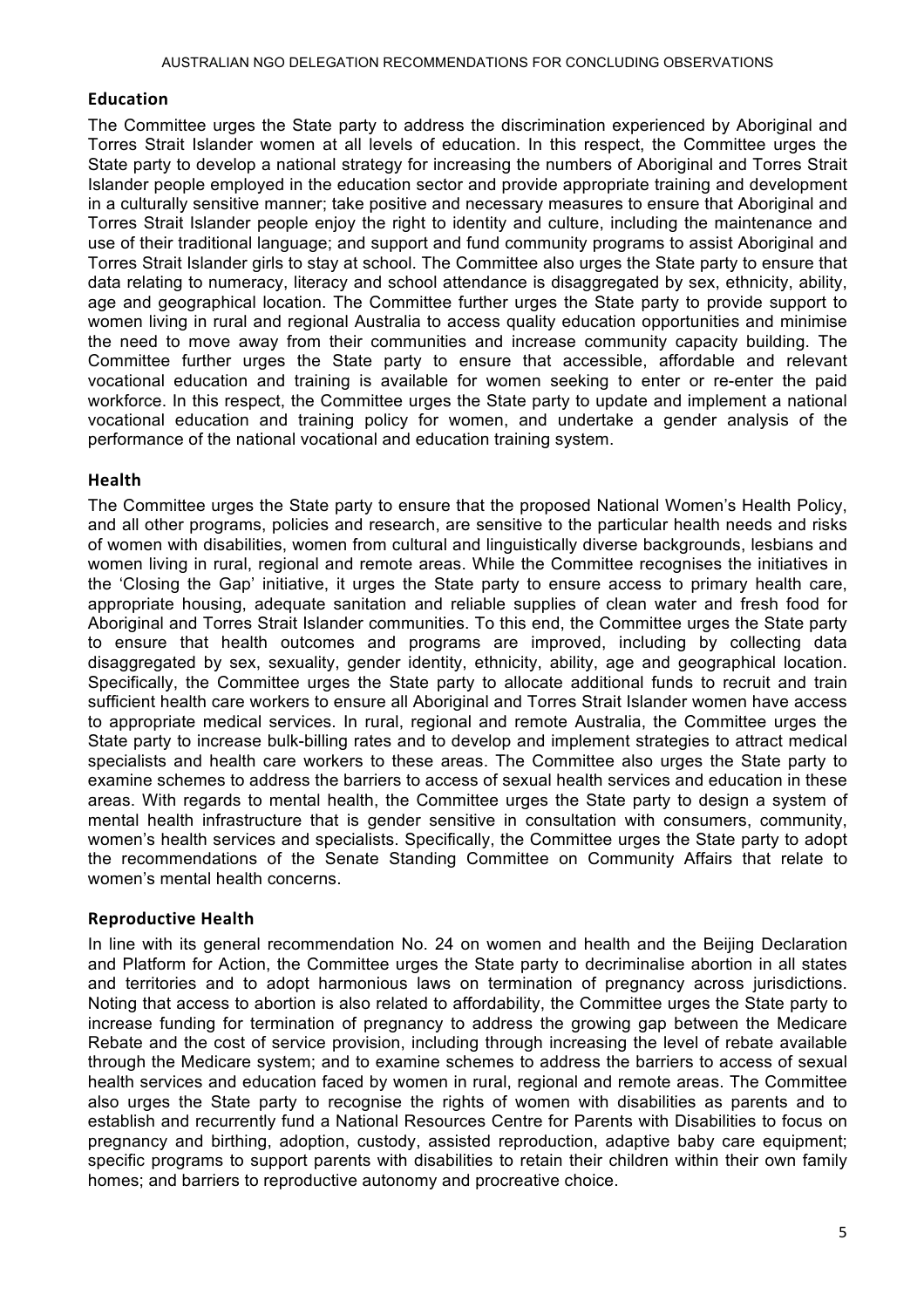#### **Gender'Pay'Gap**

The Committee urges the State party to ensure equal opportunities for women and men in the labour market, including through the use of temporary special measures in accordance with article 4, paragraph 1, of the Convention and the Committee's general recommendation No. 25. The Committee recommends that the State party continue to take proactive measures to eliminate occupational segregation and to close the pay gap between women and men, including through the establishment of Pay Equity Unit in Fair Work Australia and implementing recommendations from the Making it Fair Inquiry. The Committee also urges the State party to ensure that proposed reforms of the taxation system, including measures to improve retirement incomes, address the impact of pay inequity on women's retirement incomes, with special consideration given to the context of Aboriginal and Torres Strait Islander women's lower life expectancy. The Committee urges the State party to ensure that superannuation contributions are included in the paid parental leave scheme. The Committee urges that the State party to continue its efforts to assist women and men to reconcile family and professional responsibilities and for its promotion of equal sharing of domestic and family tasks by providing, inter alia, more and improved childcare facilities, including for after school hours and vacation care and to refer the question of childcare financing to the Productivity Commission. The Committee further urges the State party to encourage men to share responsibility for childcare, including through awareness-raising activities and by introducing paid paternity leave and extending provisions for paid parental leave.

#### **Social Security**

The Committee urges the State party to halt its compulsory income management scheme that applies to Aboriginal women in the Northern Territory and other vulnerable women across Australia, and ensure that any income management scheme is voluntary, developed in consultation with affected communities and part of a broader strategy to improve pathways out of poverty, social exclusion and unemployment. The Committee urges the State party to implement a system to ensure that access to the Age Pension and superannuation is available to Aboriginal and Torres Strait Islander women at an age that matches their life expectancy and guarantees a comparable period of life to be devoted to retirement activities. Noting the high risk of poverty for sole parents, the majority of whom are women, the Committee urges the State party to urgently address the exclusion of sole parents and single mothers from participation in socio-economic life, including through increasing the Parenting Payment Single in line with other pension increases.

#### **Housing**

The Committee urges the State party to increase funding, access and availability to appropriate forms of supported housing and accommodation, particularly housing which meets the needs of women with children, women with disabilities, women experiencing mental illness and older women. The Committee further urges the State party to review discriminatory practices against single mothers, women with disabilities, women on social security, Aboriginal and Torres Strait Islander women and culturally and linguistically diverse women in the public housing programs and develop community education programs to address similar discriminatory practices in the private rental markets. The Committee also urges the State party ensure that Aboriginal and Torres Strait Islander women are consulted on any housing policies affecting them to ensure culturally appropriate housing policies are developed.